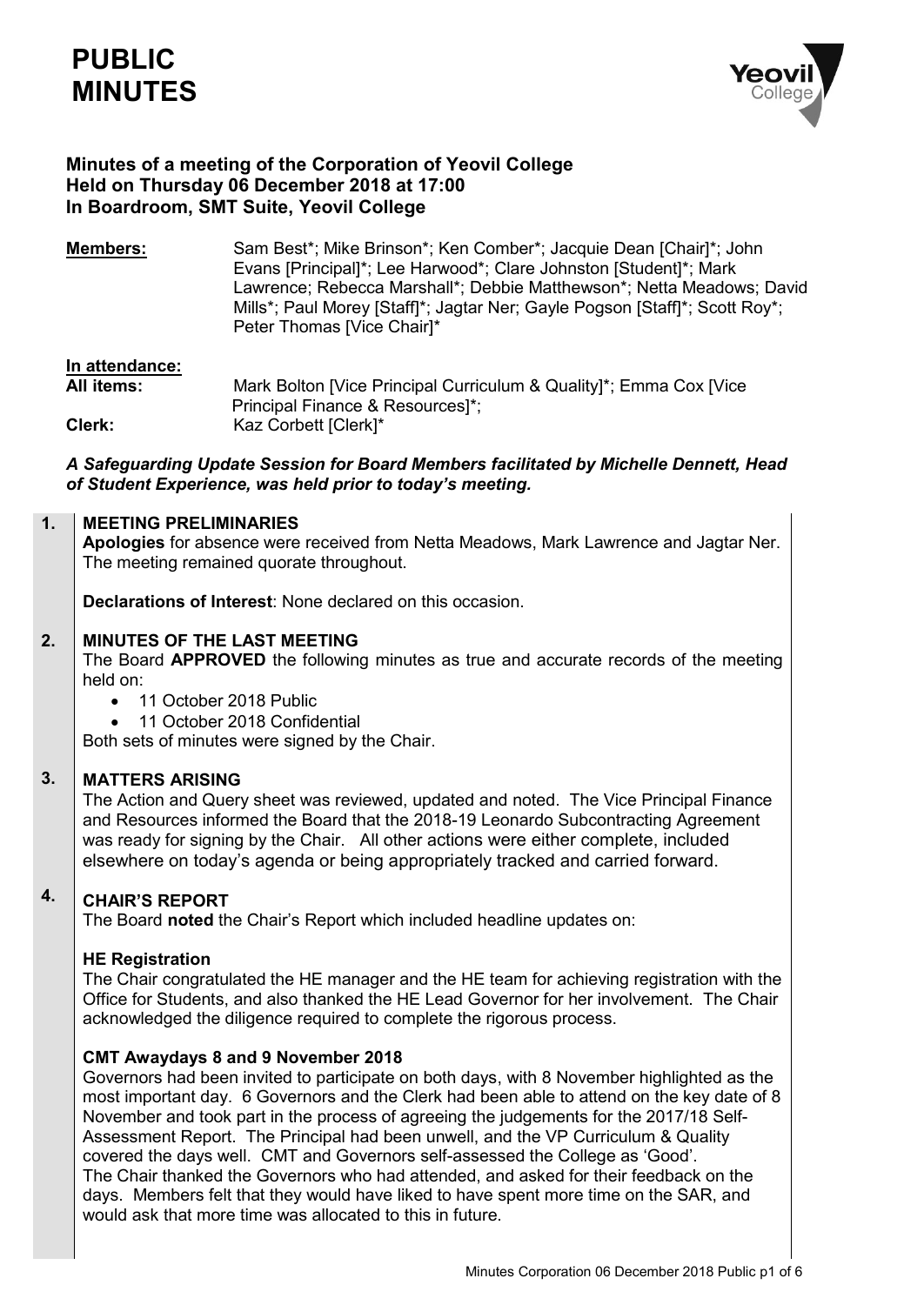# **Compliance against the AoC Code of Good Governance for English Colleges**

Governors noted the outcomes of a self-assessment of the Board's performance against "the Code" which had recently been conducted by its Search and Governance Committee. The Board supported the conclusion that the Corporation is found to be performing strongly against the values and principal responsibilities as set out in the Code. Just two areas were found requiring improvement; actions have been planned to ensure compliance. The Search and Governance Committee would continue to monitor progress, and the Board would like to be kept updated on this.

**Board**

# **IESG**

IESG meetings have been postponed temporarily until 2019.

# **IoT BID**

Ahead of today's meeting, members had received copies of an outline report, SWOT analysis and financial reports regarding the IoT project. The Chair informed the Board that IoT discussions will be an important element of the January Strategy day, and members were asked to fully explore these papers in readiness. Members were encouraged to approach the Vice Principals should they have any questions, or require any further information ahead of January's meeting.

# **AoC SW Principals and Chairs Event**

David Mills gave a brief update on his experience at the recent AoC SW Principals and Chairs Event. The Principal had also attended and shared that Finance had been a focus for discussions, with all Colleges facing a challenging year.

### **Search and Governance**

The Chair shared headlines from today's earlier Search & Governance Committee meeting. Independent members had received a copy of an informal Succession Plan which had been discussed at this meeting.

The Board **APPROVED** the following recommendations:

- Ken Comber to be reappointed for a further 4 year term of office commencing December 2019
- Peter Thomas's term of office to be extended by one year from 31/12/19 to 31/12/20. Peter to take on the role of Chair in Easter 2019
- Jacquie Dean's term of office as Chair to be extended to Easter 2019, and as a Corporation member to be extended until December 2019
- The Committee to begin a targeted recruitment campaign for 2 new governors (ideally retired) one with significant FE experience to be promoted by Marketing Team, one with Senior business experience to be promoted initially through the Chamber of Trade

The Board then **APPROVED** the following as provisional recommendations:

- David Mills to take a shared Vice Chair role (dates to be decided)
- Lee Harwood to take a shared Vice Chair (dates to be decided)
- Jacquie Dean to take a shared Vice-chair role in Easter 2019, before ultimate retirement in December 2019

### **5. COLLEGE SELF-ASSESSMENT REPORT**

The Corporation noted the College's Self-Assessment Report (SAR) which had been completed by the Principal and VP Curriculum and Quality with contributions from all areas of the College including Governors and the Clerk who had attended the CMT Awaydays in November.

The VP Curriculum & Quality briefly discussed the positive experience in completing the SAR, and the mostly accurate outcomes. He then highlighted the inconsistency between awarding an 'Outstanding' rating for Outcomes when Study Programmes and Teaching, Learning & Assessment have been awarded a 'Good' rating. The Board challenged the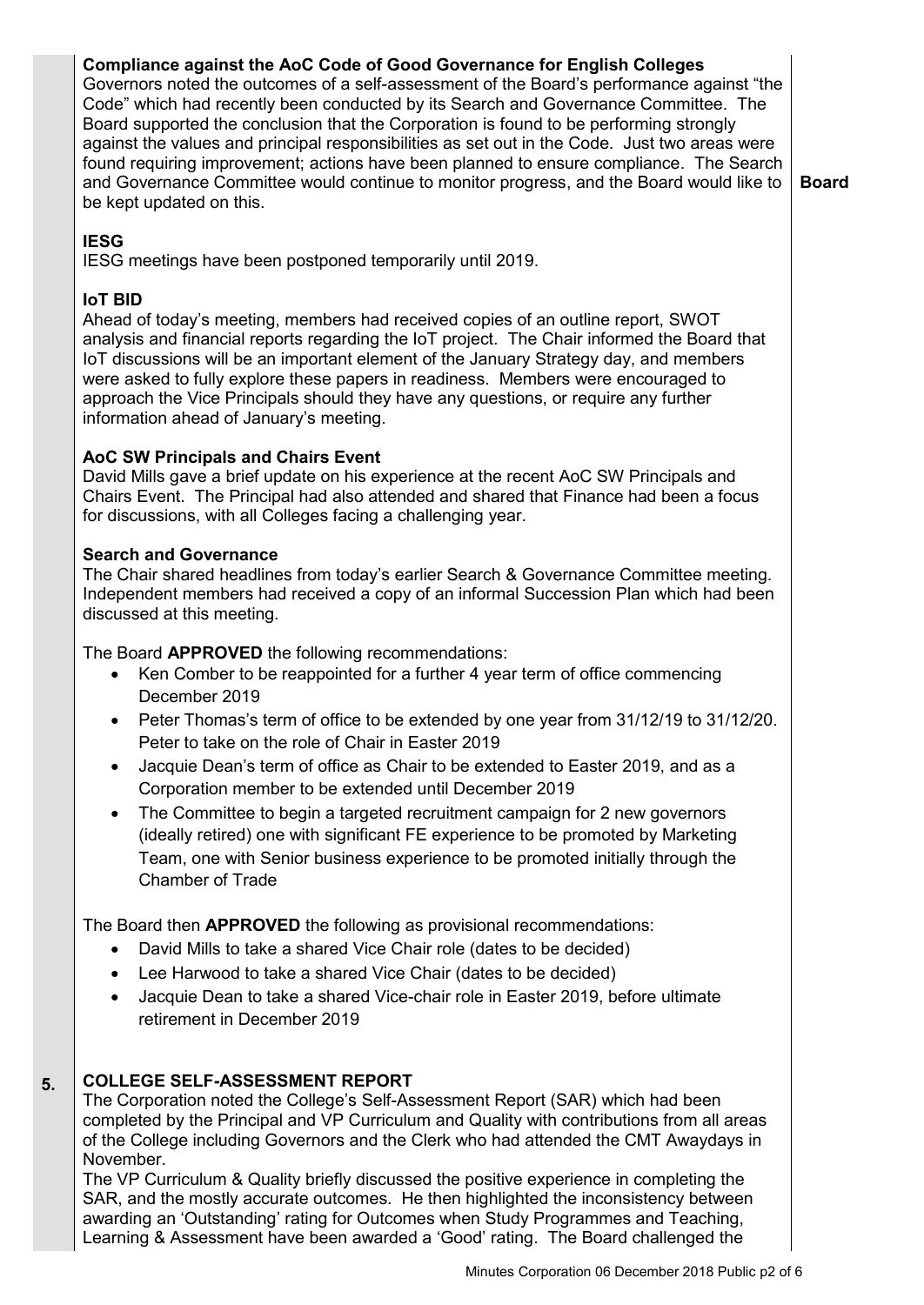Principal and the VP Curriculum & Quality on the reasoning for this. A Staff Governor shared that the discussions held during completion of the SAR suggested Staff were reluctant to judge themselves highly, as they could still see room for improvement. The Chair and Principal agreed that this high level of self-criticism is often the case throughout the College.

The Chair of Quality & Assurance declined an invitation from the Principal to review the Area himself; stating that he felt the Senior Management Team best placed to make a judgment. The Chair felt that if the Principal and VP Curriculum & Quality strongly believed the grade should be higher that this should be recognised. The Vice Chair Quality & Assurance made the recommendation to the Board to adjust the grade for Study programmes to 'Outstanding', and maintain Teach, Learning & Assessment as 'Good'. All members supported this.

The Corporation **APPROVED** the College's Self-Assessment Report and key judgements for 2017-18.

### **6. TEACHING AND LEARNING REPORT**

The Corporation noted the Teaching and Learning Report for the first observation window in October. Within this first window there had been a Curriculum Area Review (CAR) looking at the Sport, UPS, Travel & Tourism and Performing Arts Curriculum Area. Previous CAR's had focussed on areas which were seen as underperforming, and in the interests of balance, this area had been selected because it had previously self-assessed as 'Outstanding'. The VP Curriculum & Quality gave a brief overview of the CAR process for the benefit of new Governors.

The Board viewed the full CAR report on screen and The VP Curriculum and Quality highlighted the positive findings from the observations, resulting in an 'Outstanding' grade for the area which supported their self-assessed grade. In particular it was noted that there was a strong family atmosphere within the department, which was felt to be of real benefit to students. One member asked why so many areas within the College are rated as 'Good' and this area as 'Outstanding', and questioned how this standard can be shared into other areas. The Principal felt the strong united team within the department was one of its greatest assets; however their unity is hard to replicate in Curriculum Areas which don't have such a team focus. The Board agreed that Sports is an area inclined to having a strong camaraderie. The VP Curriculum & Quality assured the Board that he was keen to share the Department's best practice around the College.

The VP Curriculum & Quality moved on to discuss the 61 learning walks completed around College in this first window. He commented that students' ability to show and discuss their target grades has improved, with their push and ambition for high grades coming across louder than expected. This could be an early reflection on the Value Added emphasis across College currently. It had been identified that some of the newer teaching staff need additional support in defining realistic targets for their learners.

### **7. FINANCIAL UPDATE**

The Board **noted** the October 2018 Management Accounts and related financial commentary in addition to noting a verbal update from the Vice Principal Finance and Resources. Full details of these discussions are recorded separately in a confidential set of minutes.

The Board **approved** the Financial Action Plan based on the recommendation of the Audit and Finance & Remuneration Committees.

The financial impact of the IoT project will be discussed at the Corporation's Strategy Day in January.

### **8. FINANCIAL STATEMENTS 2017/18**

The Corporation **noted** the Audit Completion Report (Management Letter) which covered both the Financial Statements and Regularity Assurance. Subject to the satisfactory conclusion of remaining audit work, Mazars LLP anticipate issuing an unqualified opinion without modification.

# The Corporation **APPROVED** the 2017/18:

• Financial Statements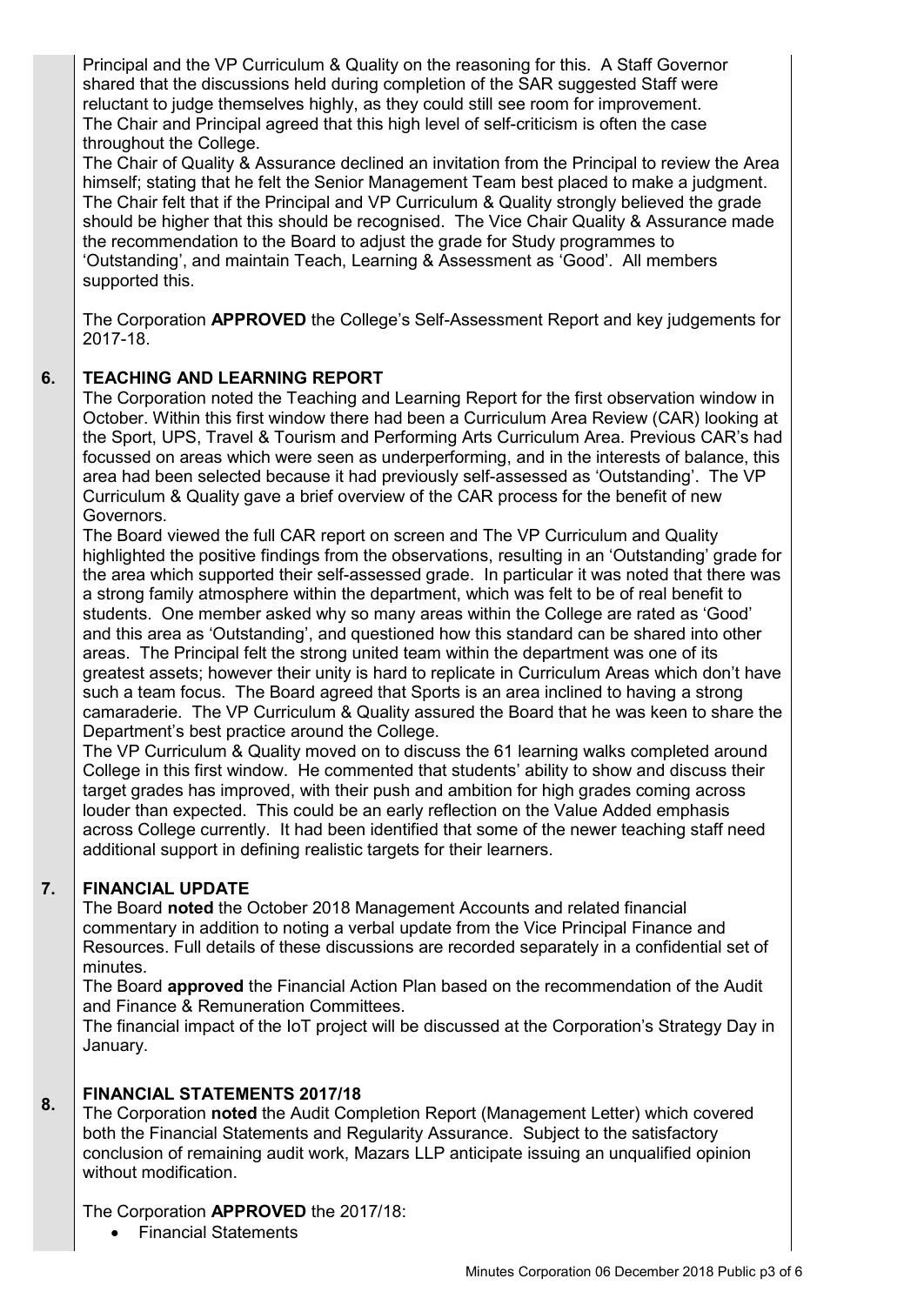- Operating and Financial Review
- Statement of Corporate Governance and Internal Control
- Statement of Responsibilities
- Statement on the College's Regularity, Propriety and Compliance with Funding body terms and conditions of funding
- Letters of Representation

The Corporation **noted** the reconciliation of July Management Accounts to the Financial Statement, alongside a verbal update from the VP Finance & Resources.

### **9. PRINCIPAL'S REPORT**

The Corporation **noted** the Principal's Report. On this occasion there was particular emphasis upon:

- CMT Away Days
- New Ofsted Role
- A Level CAM Vacancy
- Social Media Update
- Level 4/5 in Business in Partnership with SSDC
- New Social Work Degree
- Apprenticeship Structure Change
- College Performance

The Principal gave an additional verbal update regarding water leaks due to the recent poor weather. Although the Board has agreed to freeze capital spend, this issue will need to be investigated. A roofing specialist is due to advise on approximate costs and the VP Finance & Resources will consider the options.

The Board then noted the updated Operating Statement for 2018/19 and challenged some of the areas with an amber RAG rating. The delay in the full roll out of Smart Assessor was discussed, and a Governor commented that in their role as a College Sub-contractor they had been frustrated with the programme so far.

### **10. LEGAL, POLICY and REGULATORY MATTERS**

### **Student Union Financial Arrangements**

The VP Finance & Resources informed the Board that the Student Union Financial Accounts had not been audited this year due to their small size. The Chair questioned whether these accounts should be audited regardless of size, but was reassured by other members of the Board that this was standard procedure for small charitable accounts. Spot checks are carried out by the Finance Department to ensure legitimacy. The VP Finance & Resources noted the accounts currently run outside of the standard financial year; this will be adjusted for the next set of accounts.

The Board **APPROVED** the Student Union Financial Arrangements (including accounts).

### **Health and Safety Policy**

The Board **APPROVED** the updated Health and Safety Policy.

### **Children's Centre Policy: Child Protection and Safeguarding Children**

The Board **APPROVED** the updated Policy with recommendation from the Safeguarding Lead Governor.

### **Probationary Policy and Procedure**

The Board **APPROVED** the Policy and **delegated future approvals to SMT.**

# **Complaints Annual Report 2017/18**

The Board **noted** the Complaints Annual Report for 2017/18 which included the previous two years data for comparative purposes. The Vice Principal Curriculum and Quality highlighted that only 19 complaints were made this year, forming a consistent downwards trend over the last 3 years. In addition, only 13 of these complaints were upheld. Clearer expectations for students could help to reduce the amount of initial complaints. The Board agreed that given the number of students on campus the complaints represent a minority.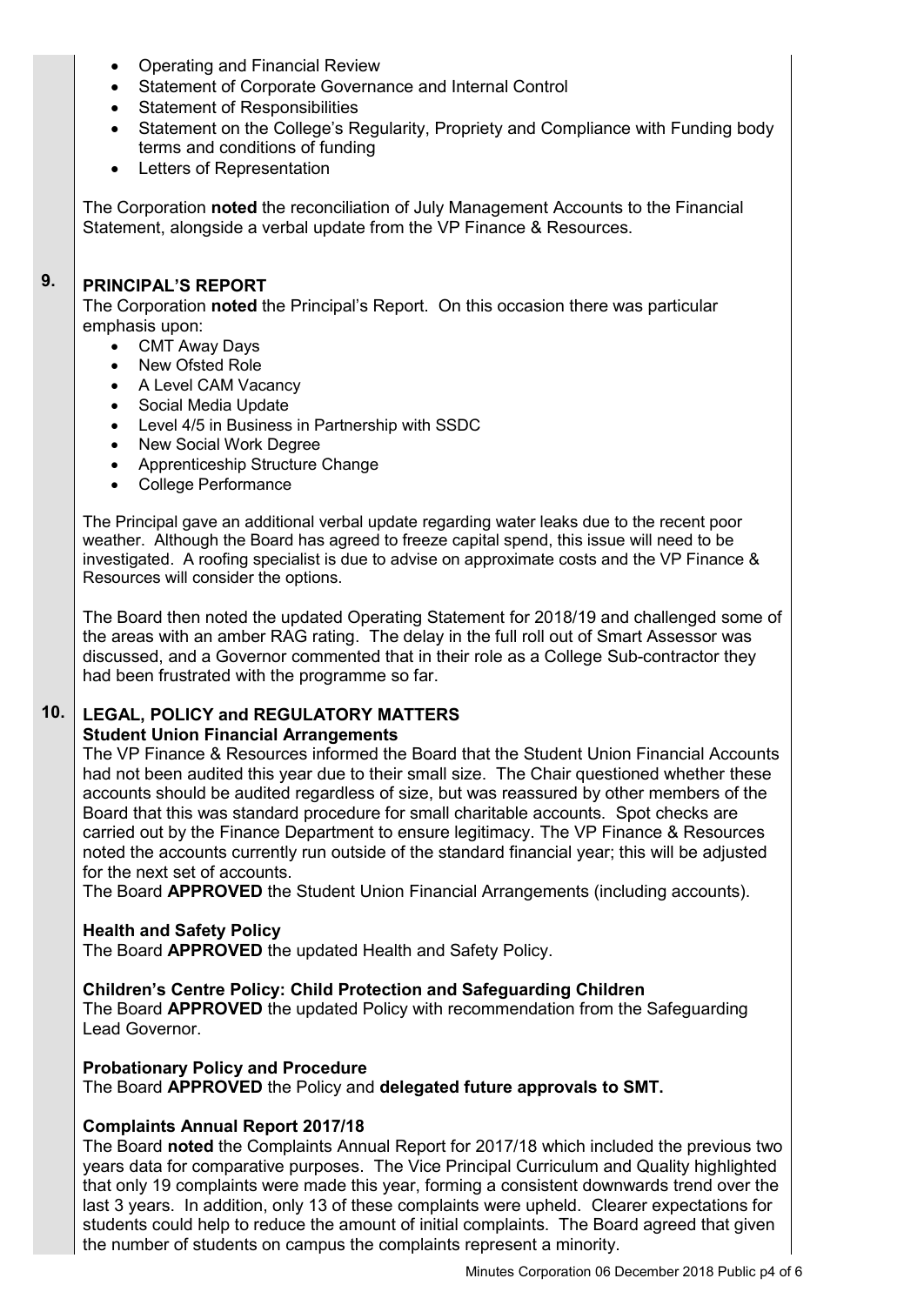## **Office for Students Annual Accountability Return**

The Board **noted** this return, which was **APPROVED** by the Board retrospectively to enable submission by the 3 December deadline imposed by the OfS.

## **Safeguarding and Equality & Diversity (SED)**

The Board **noted** a verbal update on Safeguarding and E&D presented by the VP Curriculum & Quality and Lead Governor Safeguarding. Particular points noted included:

- Separate Safeguarding and Equality & Diversity meetings are more effective
- There have been 2 major safeguarding incidents for the team to handle
- There have been a large number of minor safeguarding referrals / incidents
- Lead Governor Safeguarding highlighted her confidence in the College safeguarding processes and team

### **HE Updates**

Lead Governor HE commended the HE team for the recent OfS submission. She informed the Board that the College is sadly unable to participate in the Teaching Excellence Framework (TEF) awards this year due to not meeting the student numbers criteria required for entry.

The Board would like to invite Head of HE into March 2019 meeting to give an update on HE progress and aims.

### **Whistleblowing, H&S and Fraud**

The Board **noted** a Paper containing full details of an incident of suspected fraud which had been reported by the Vice Principal at the last meeting. The Board **delegated authority** for any suspected Fraud to be monitored by the Audit Committee and only brought to the Board should it become a confirmed instance. There were no further incidents of Fraud or Whistleblowing to report on this occasion.

### **Student Voice**

The Chair announced to the Board that today's meeting would mark the end of Clare Johnston's term of office as HE Student Governor. The Board thanked Clare for her contribution to the Board since January 2016, and wished her well with the conclusion of her studies and new lecturing position at the College. Clare thanked the Board for the experience and would like to note that any issues she has brought to their attention have been recognised. She added that the College has significantly improved since she joined. A brief presentation took place.

### **Staff Voice**

The following points were raised by the Staff Governors in attendance at today's meeting:

- Staff survey response is up to c.80%
- Workload and stress had been raised at the Teaching Staff Voice. One Board member asked if there were measures in place to alleviate Staff stress levels. Both the Principal and Lead Safeguarding Governor assured the Board that they were confident there were strong measures in place to protect Staff wellbeing. The Board will explore this further once staff survey results are available in January.
- IT is a recurring problem. The IT Department are aware and looking at solutions
- Staff wellbeing week will be held January  $14<sup>th</sup>$ -18<sup>th</sup>
- Business Support Governor had asked Staff members for feedback on Staff Voice. Responses were positive and recognised the importance of an open forum for Staff and Management.

The Chair congratulated the team at Davinci for their continued hard work in running such a successful, busy restaurant which is enjoyed by so many and is a real asset to the College. The Chair also congratulated the College for the success of the recent Christmas Fayre, in particular thanking the Marketing Team and Staff who had given their time on a weekend to support the event.